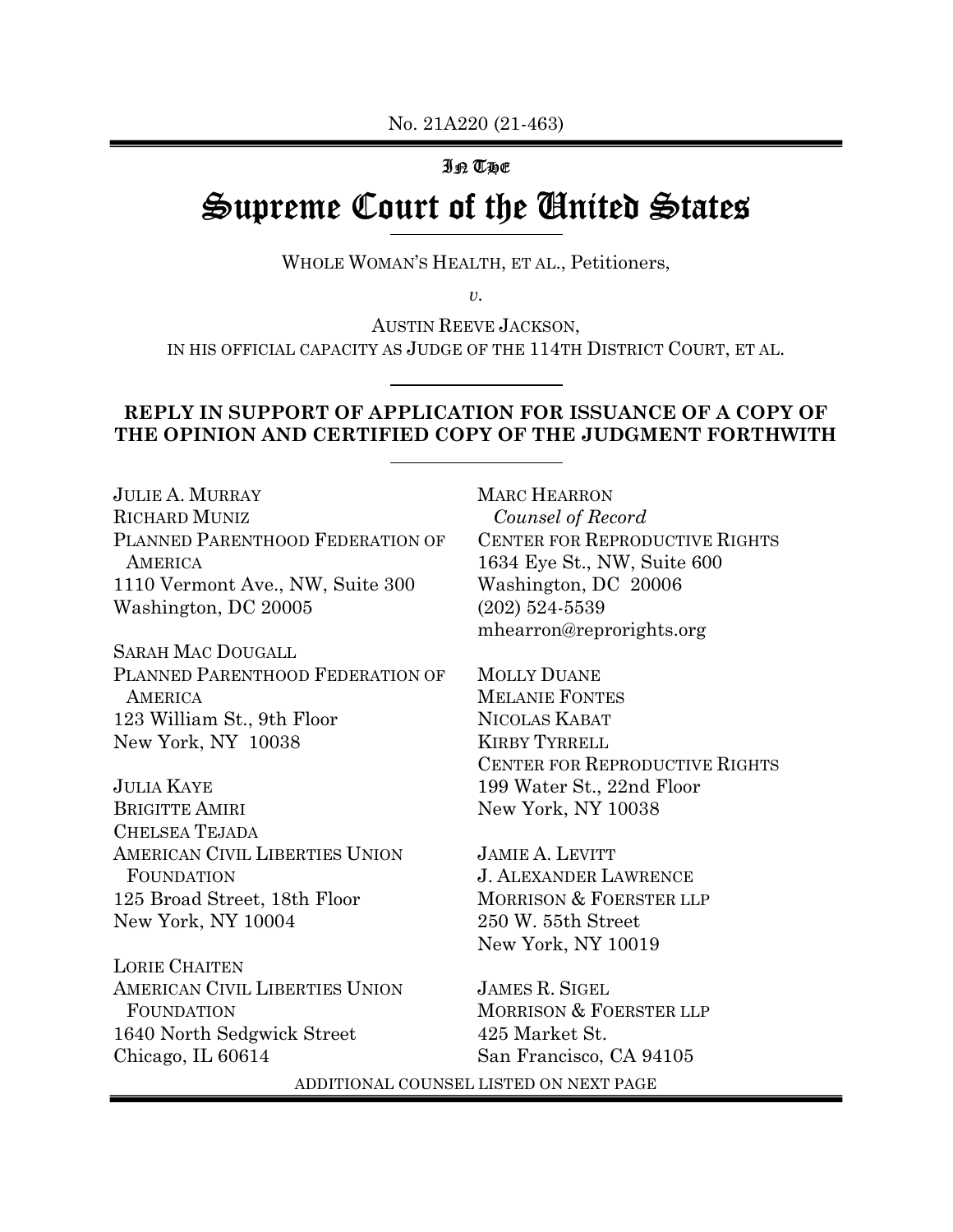DAVID COLE AMERICAN CIVIL LIBERTIES UNION FOUNDATION 915 15th St., NW Washington, DC 20005

ADRIANA PINON DAVID DONATTI ANDRE SEGURA ACLU FOUNDATION OF TEXAS, INC. 5225 Katy Freeway, Suite 350 Houston, TX 77007

RUPALI SHARMA LAWYERING PROJECT 113 Bonnybriar Rd. South Portland, ME 04106

STEPHANIE TOTI LAWYERING PROJECT 41 Schermerhorn St., No. 1056 Brooklyn, NY 11201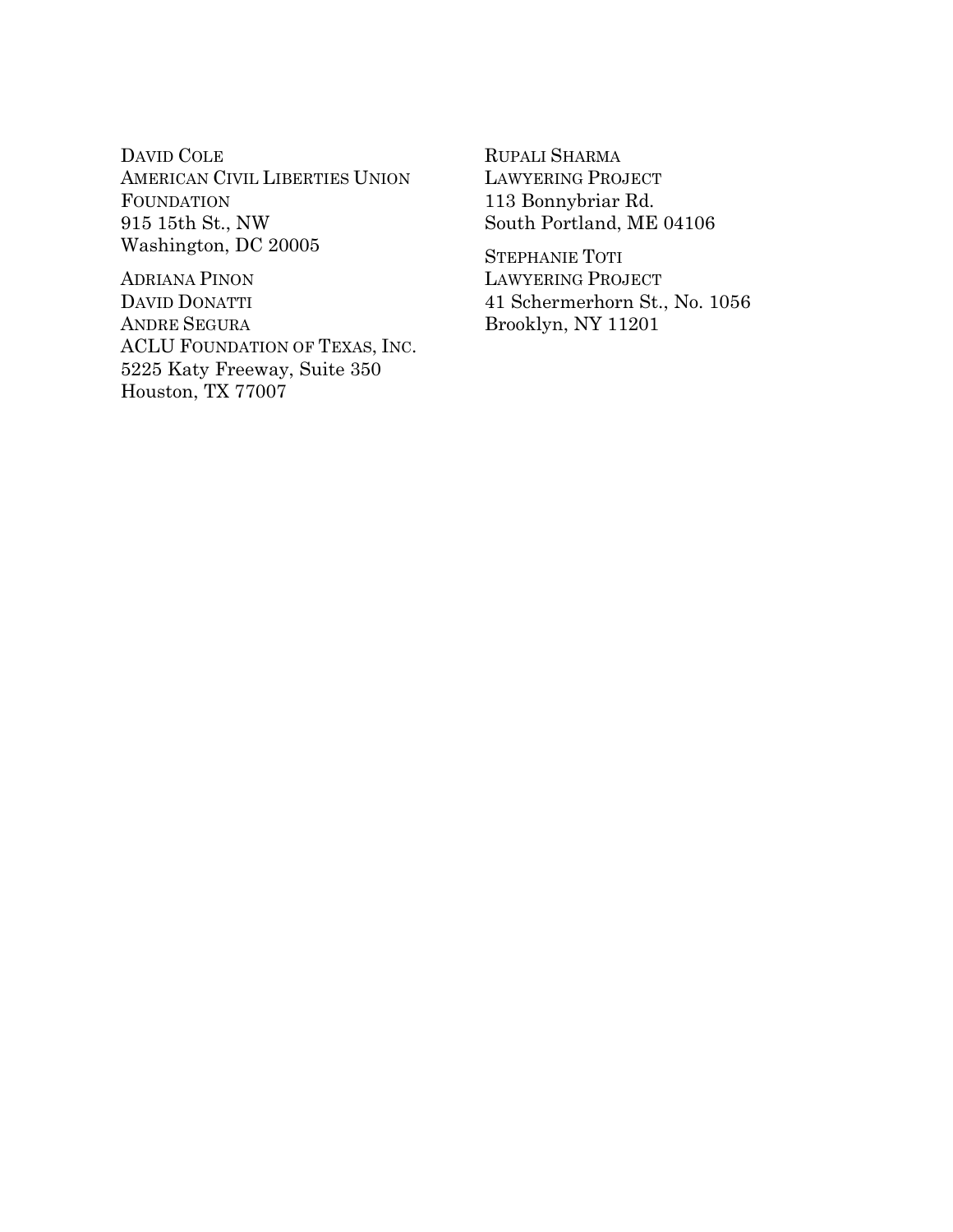# RULE 29.6 STATEMENT

The Rule 29.6 disclosure statement in the application remains accurate.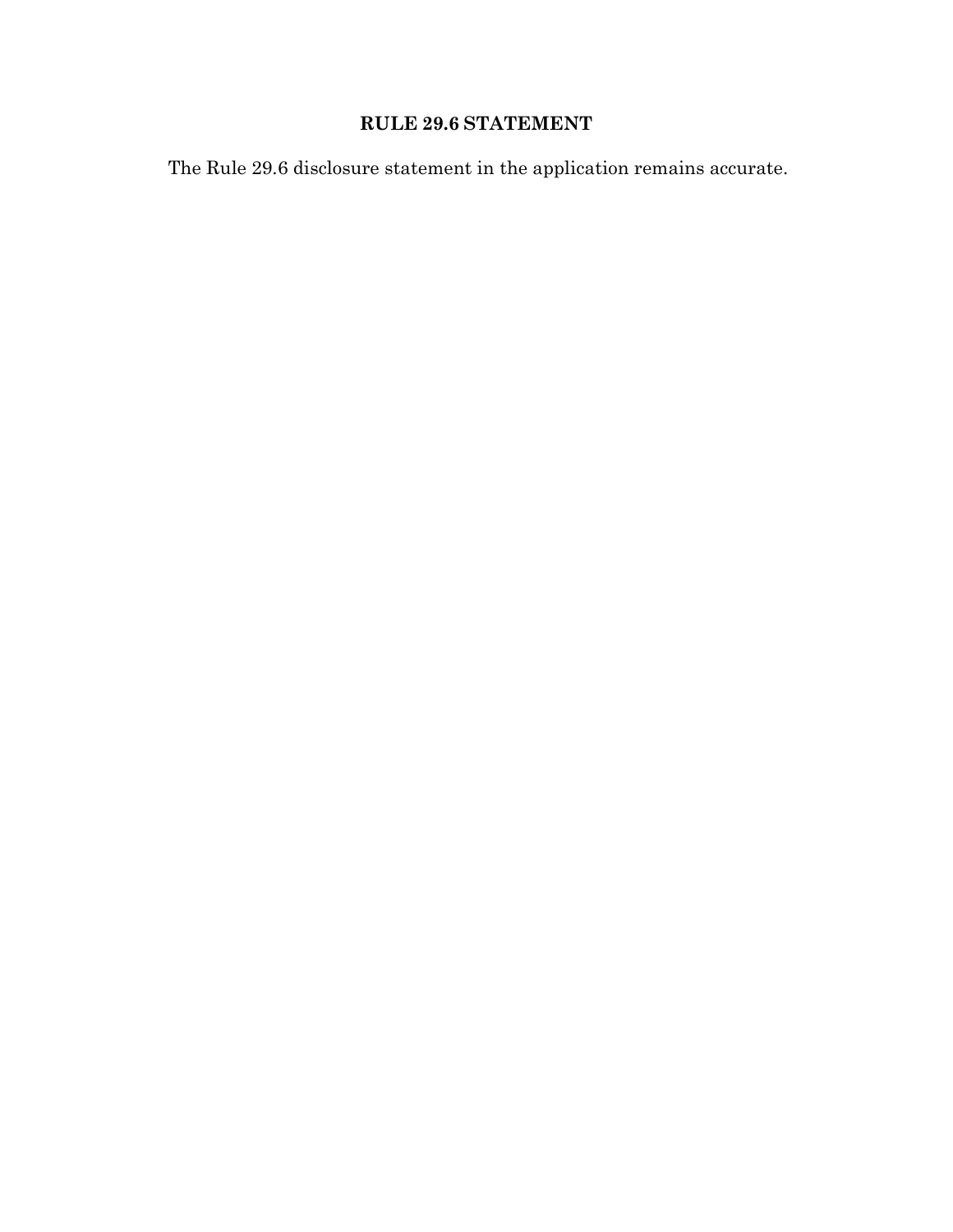#### ARGUMENT

Consistent with this Court's expedited treatment of this case, this Court should issue the certified copy of its opinion and judgment forthwith and remand this case to the district court.

Respondents have no valid reason to oppose expedition. The 25-day delay provided in Rule 45 before transmission of the opinion and judgment allows time for aggrieved parties to seek rehearing. But Respondents Carlton, Thomas, Tucker, and Young "do not intend to seek rehearing in this Court." Opp'n 4. And none of the remaining respondents has any basis to seek rehearing, as they are not aggrieved by this Court's decision. Accordingly, there is no basis to delay transmission of the opinion and certified copy of the judgment. Rather, there are compelling reasons to transmit the opinion and judgment immediately: because the state law at issue clearly violates this Court's precedent and is chilling the exercise of a constitutional right recognized by this Court, the district court should be permitted to enter appropriate relief without delay. See slip op. 2 (Roberts, C.J., concurring in the judgment in part and dissenting in part).

Further, respondents are incorrect in suggesting that the ordinary course is for this Court to remand to the Fifth Circuit. As this Court explained, because it granted certiorari before judgment, it "stand[s] in the shoes of the Court of Appeals." Slip op. 4; see Eugene Gressman, et al., Supreme Court Practice § 2.4 at 84 (9th ed. 2007) ("[W]hat the Supreme Court is asked to do by way of granting certiorari before judgment is to render the kind of judgment on the merits of the appeal that the court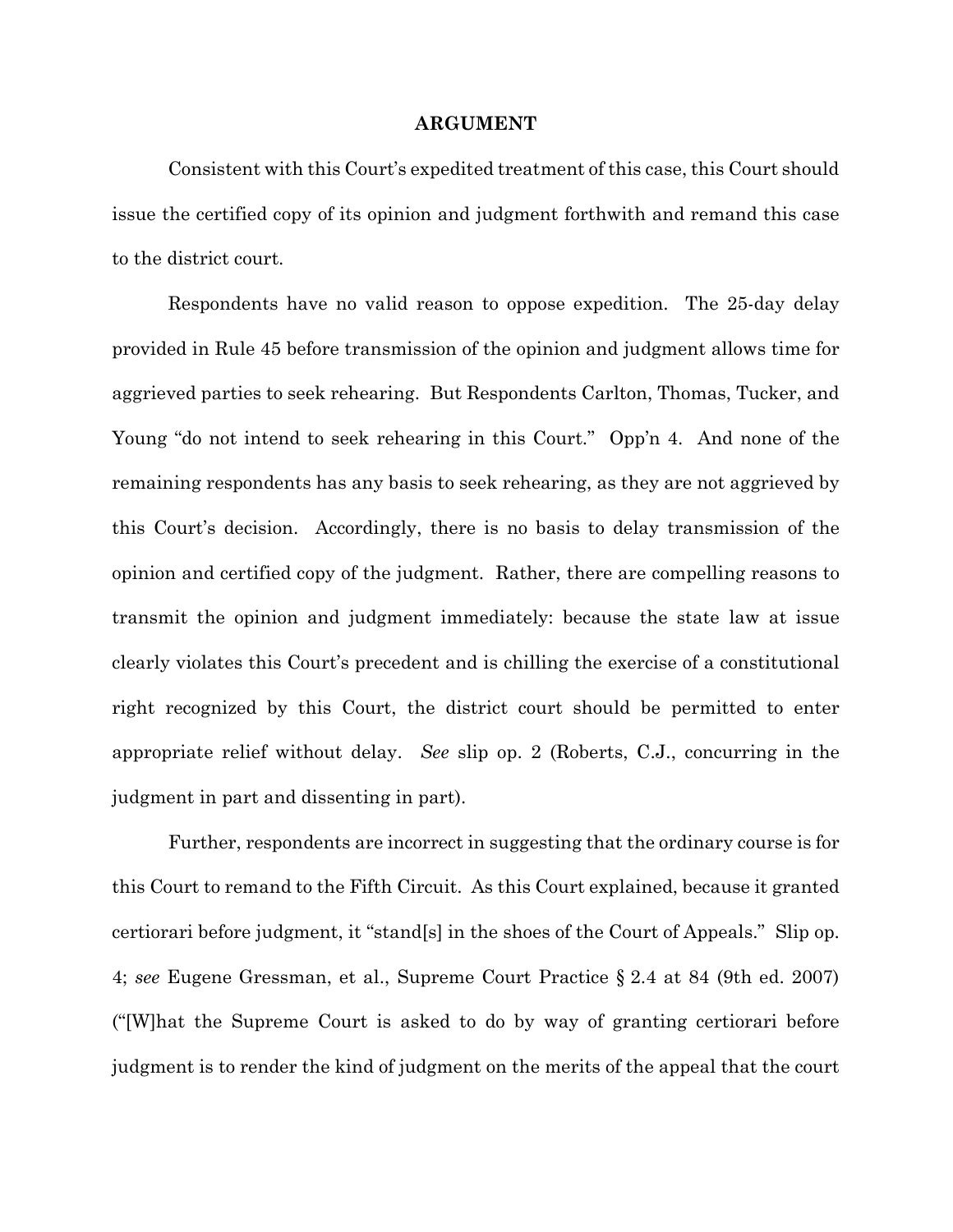of appeals could have rendered."). This Court commonly remands to the district court when it grants certiorari before judgment. See, e.g., Department of Commerce v. New York, 139 S. Ct. 2551, 2576 (2019); United States v. Booker, 543 U.S. 220, 267–68 (2005); Gratz v. Bollinger, 539 U.S. 244, 276 (2003). And here, the majority opinion and other opinions indicate that the Court is remanding to the district court. See slip op. 18 ("The order of the District Court is affirmed in part and reversed in part, and the case is remanded for further proceedings consistent with this opinion."); slip op. 1 (Thomas, J., concurring in part and dissenting in part) ("I would reverse in full the District Court's denial of respondents' motions to dismiss and remand with instructions to dismiss the case for lack of subject-matter jurisdiction."); id. at 8 ("I would instruct the District Court to dismiss this case against all respondents \* \* \*."); slip op. 2 (Roberts, C.J., concurring in the judgment in part and dissenting in part) ("[T]he District Court should resolve this litigation and enter appropriate relief without delay.").

Indeed, there is nothing left for the Fifth Circuit to do. The only order that respondents appealed to the Fifth Circuit was "the Order issued August 25, 2021 (ECF No. 82), which denies Defendants' motions to dismiss for lack of jurisdiction under Fed. R. Civ. P. 12(b)(1)." Notice of Appeal, D. Ct. Dkt. No. 83 at 1. This Court has already "review[ed] the defendants' appeals challenging the District Court's order denying their motions to dismiss," slip op. 4, and it "affirmed in part and reversed in part" the district court's order, *id.* at 18. In so ruling, the Court resolved the justiciability issues as to each defendant, slip op. 4–14, including Article III standing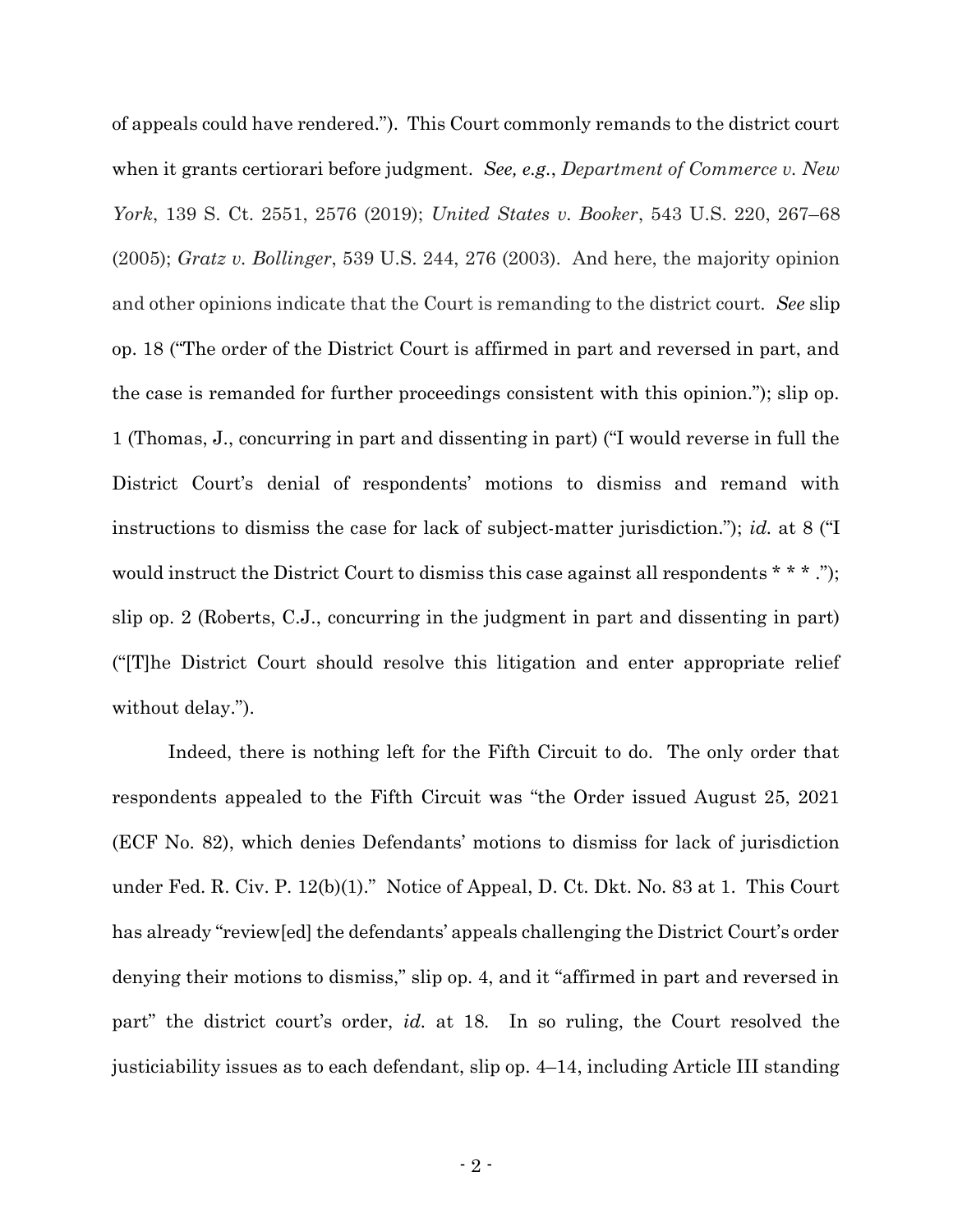issues, see slip. op. 5–6; see also slip. op. 14 (concluding that petitioners have plausibly alleged an injury caused by the licensing-official defendants), as to all of petitioners' claims, including the attorney's fees provision.

Respondents suggest that they have a right to ask the Fifth Circuit to certify to the Supreme Court of Texas the state-law question that this Court analyzed and decided. Opp'n 3–4. But this Court already held that respondents' justiciability arguments do "not bar the petitioners' suit against these named defendants at the motion to dismiss stage," slip op. 12, and that holding is binding on the Fifth Circuit. Respondents could have made their request for certification to this Court, but they did not do so. See Tex. R. App. P. 58.1 (providing for certification from any "federal appellate court").

At bottom, respondents' opposition is a transparent attempt to forestall relief. They seek to needlessly delay proceedings by 25 days even though no petition for rehearing will be filed, then send the case to the Fifth Circuit to ask that court to send the case to the Texas Supreme Court, all to indefinitely prevent petitioners from obtaining any effective relief from the district court in the face of a law that is clearly contrary to this Court's decisions. Their arguments should be rejected.

### **CONCLUSION**

The application under Rule 45.3 for the immediate transmission of the Court's opinion and a certified copy of the judgment to the Clerk of the United States District Court for the Western District of Texas should be granted.